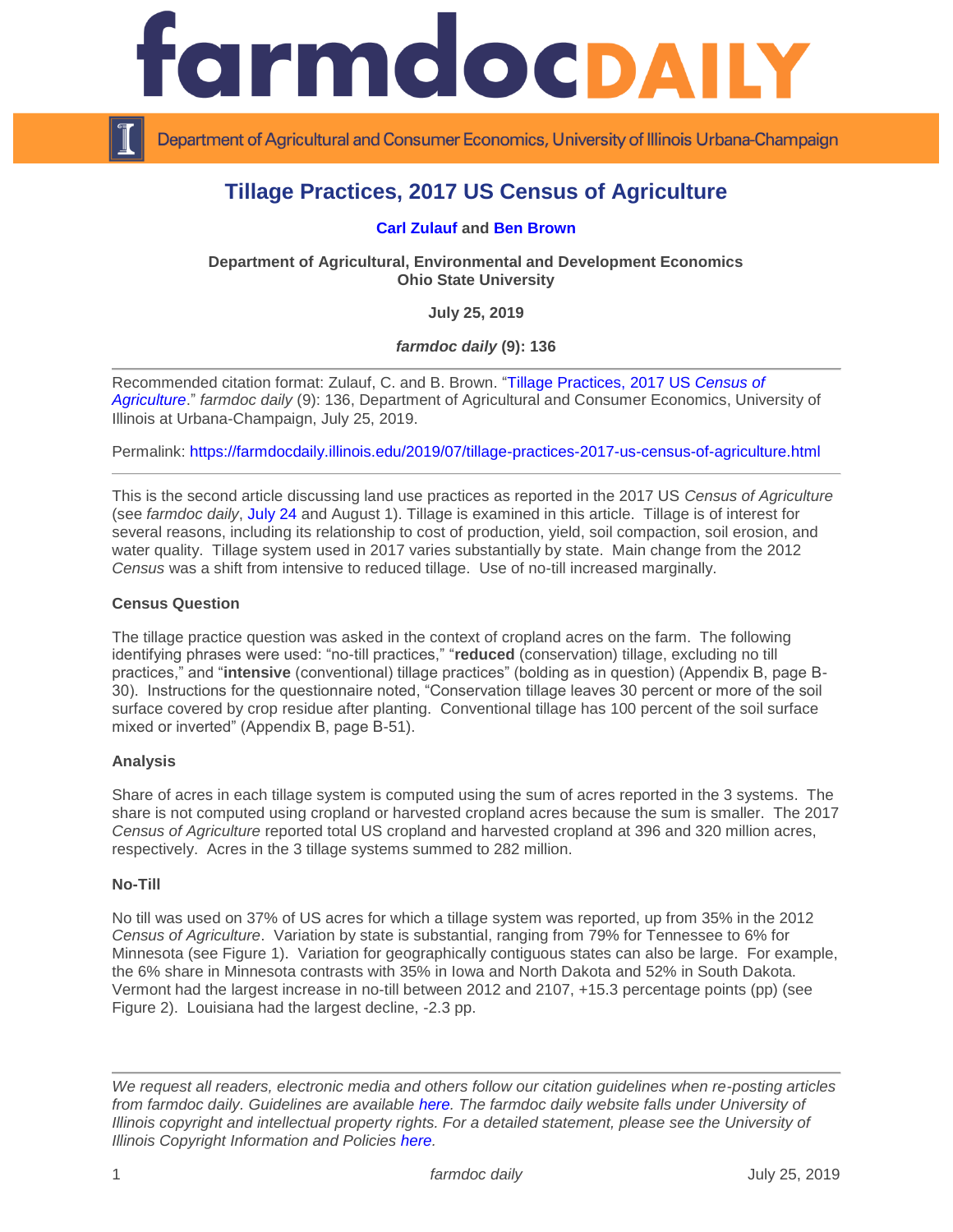

# **Reduced Till**

Reduced till, excluding no till, was used on 35% of US acres for which a tillage system was reported, up from 27% in 2012. Compared with no-till, reduced till's share varied less by state, ranging from 44% for Washington and Minnesota to 11% for Rhode Island (see Figure 3). Reduced till's share declined from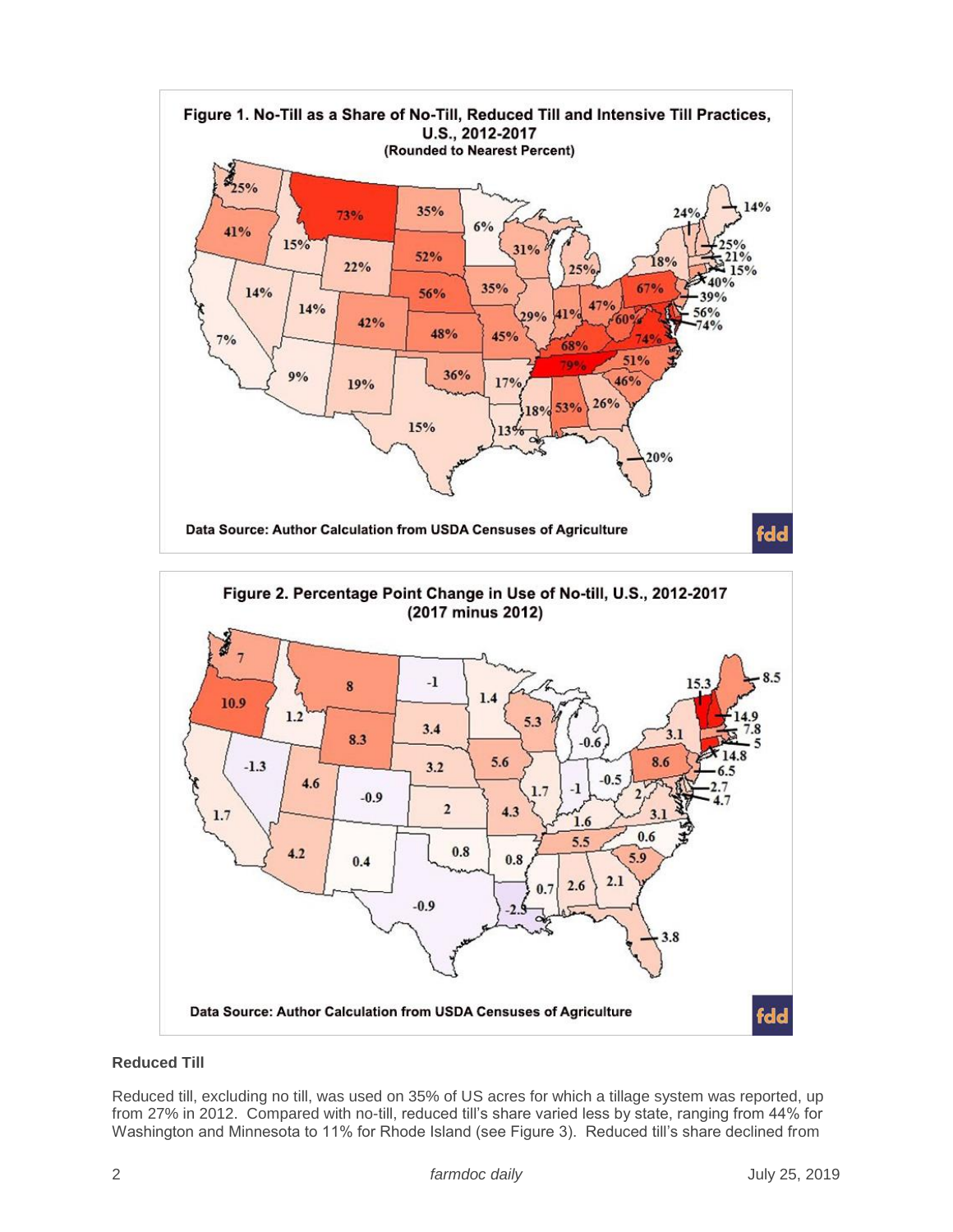2012 for only 4 states, with the largest being -1.3 pp for Connecticut (see Figure 4). Alaska had the largest increase, +24.9 pp.



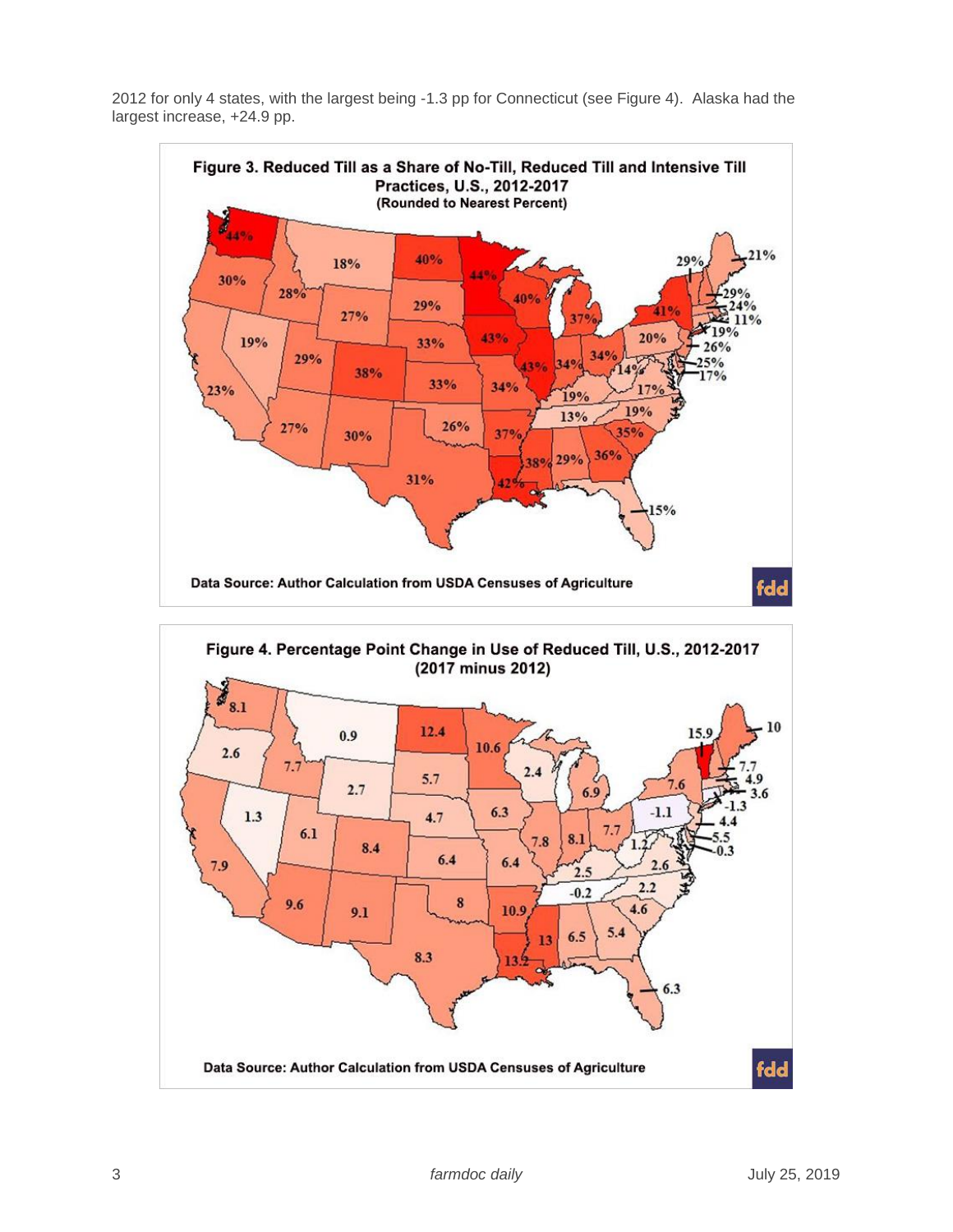# **Intensive Till**

Intensive till was used on 28% of US acres for which a tillage system was reported, down from 38% in 2012. Like no-till, intensive till's share varied substantially by state, ranging from 75% for Rhode Island to 8% for Tennessee (see Figure 5). Also similar to no-till, variation for contiguous states could be large. For example, Rhode Island's 75% share in 2017 compares with shares of 55% for Massachusetts and 41% for Connecticut. Intensive till's share was lower in 2017 than 2012 for 49 of the 50 states (see Figure 6). Nevada's share did not change. Largest decline was -31.3 pp for Vermont.